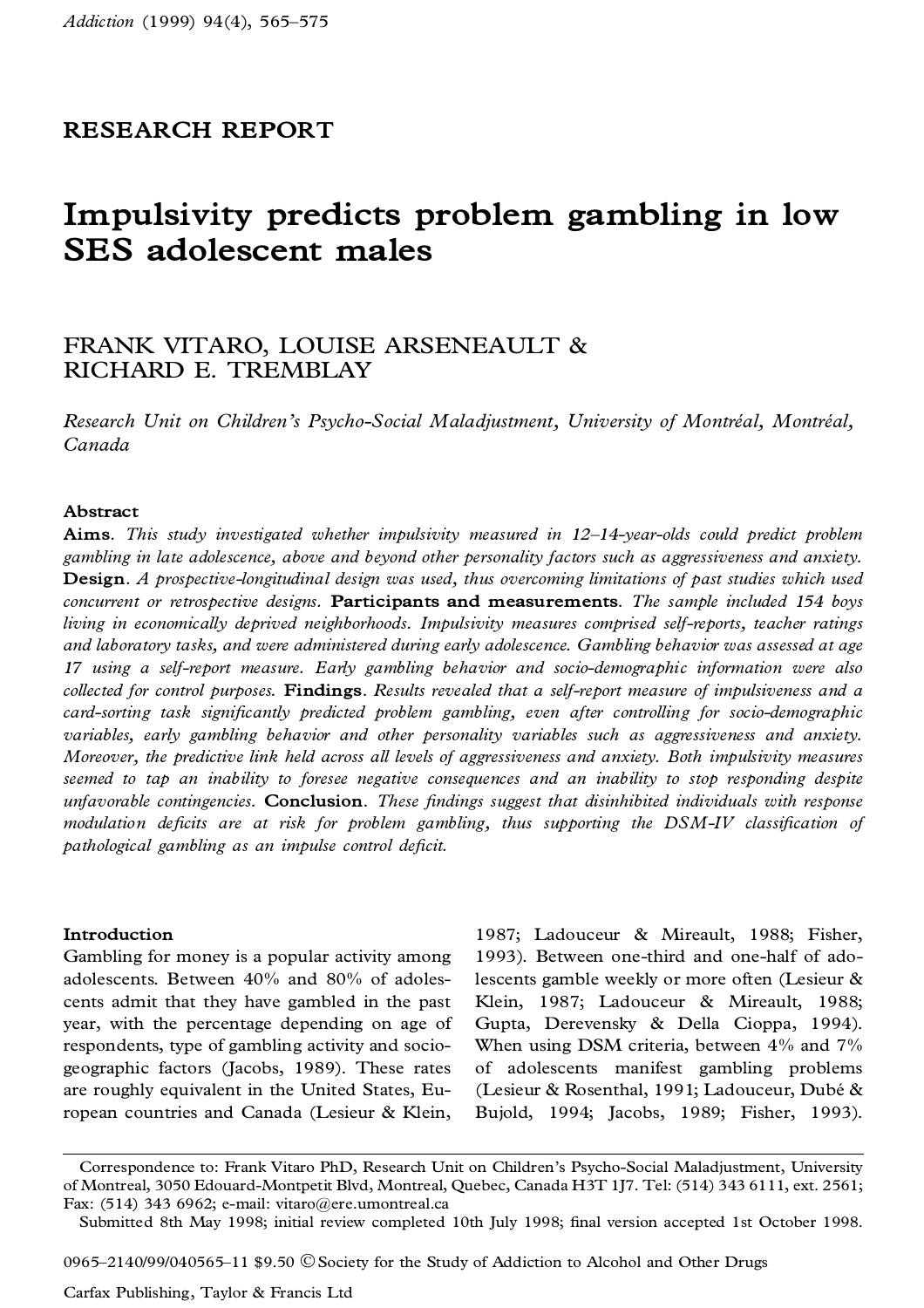These adolescents manifest additional problems varying from school truancy to stealing in order to finance their gambling.

The American Psychiatric Association classified pathological gambling in DSM-III (APA, 1980) and DSM-IV (APA, 1994) as a disorder of impulse control. In adults, pathologi cal gambling is characterized by four behavioral attributes that parallel the DSM-IV criteria for pathological gambling (Rosenthal, 1989). The first is perseverance. Pathological gamblers will not quit if they are winning, nor will they quit if they are losing. Consequently, they will wager for longer periods, bet more than expected, and keep increasing the size of their bets. Given that the odds are against them in most gambling activities, pathological gamblers lose more by playing more. The second attribute, intolerance of losing, is the inability to accept failure. Be cause of this, pathological gamblers are always trying to win back what has been lost. Pathological gamblers feel an urgency to resume playing in order to regain their lost money immediately. Lesieur (1984) described this as "chasing". The third attribute is disregard for consequences. Pathological gamblers are so preoccupied with gambling that they borrow money under false pretences, commit illegal acts or jeopardize their families and social lives in order to gamble. The fourth and final attribute is preoccupation with gambling activities. For the most part, the gam blers' thoughts are about gambling.

The attributes of pathological gambling can be viewed as manifestations of impulsive behaviors. Indeed, impulsivity can be reduced to four basic elements: (a) excessive sensitivity to potential reward and desire for immediate reinforcement, (b) tendency to respond impetuously without forethought about negative consequences, (c) ex cessive insensitivity to threatened punishment (or non-reward) and (d) deficits in inhibitory control that keep the person responding despite the risk of negative consequences (Buss & Plomin, 1975; Eysenck & Eysenck, 1977; Barratt & Patton, 1983; Carlton & Manowitz, 1987; Gray *et al.*, 1983; White *et al.*, 1994). Schachar and colleagues (Schachar & Logan, 1990; Schachar & Wachsmuth, 1991) define impulsivity as a deficit in inhibitory control. They devised a task that assesses children's ability to inhibit a well-established response pattern when pre sented with a stop signal. Other theorists, how ever, hold views congruent with other aspects of Gray's theoretical model (Gray *et al.*, 1983). Sonuga-Barke and colleagues (Sonuga-Barke & Taylor, 1992; Sonuga-Barke *et al.*, 1992), for example, conceptualize impulsive behavior in children not as an inability to inhibit action but as an inability to delay gratification because of the aversive nature of waiting. They predict that impulsive children will prefer an immediate small reward at the expense of a delayed larger reward and consequently designed a task to assess this propensity.

At the conceptual level, these elements of im pulsivity seem to correspond to the characteristics of pathological gambling described by Rosenthal (1989). For example, perseverance, the gamblers' unwillingness to quit if they are either winning or losing, suggests a deficit in inhibitory control that keeps the person responding in the face of (positive or negative) conse quences. Impulsive individuals ignore cues for punishment (or do not take time to think about them) and fail to stop responding even when it becomes unlikely that they will be reinforced. Additionally, chasing, the gambler's attempt to immediately win back what has been lost, en compasses an excessive sensitivity to promised reward and a desire for immediate reinforce ment. Regardless of consequences, the gambler's shortsighted willingness to do whatever it takes to secure gambling money reveals a lack of forethought about negative consequences. This may also be related to excessive sensitivity to reward and excessive insensitivity to non-reward or punishment. Finally, preoccupation, the gambler's continual thinking about gambling, may also be related to lack of forethought because of an exclusive focus on immediate action and im mediate contingencies for reinforcement. Wilson & Herrnstein (1985) also suggested that a "present orientation", an inability to foresee and plan for the future, characterizes impulsive be havior.

Empirical confirmation of a relationship between problem gambling and impulsivity would support the American Psychiatric Association's classification of pathological gambling in the DSM-III (APA, 1980) and the DSM-IV (APA, 1994) as a disorder of impulse control. If, in addition, impulsive behaviors are predictively related to problem gambling, then a developmental model in which impulse control deficits are a predisposing (although not a sufficient) factor for pathological gambling can be proposed.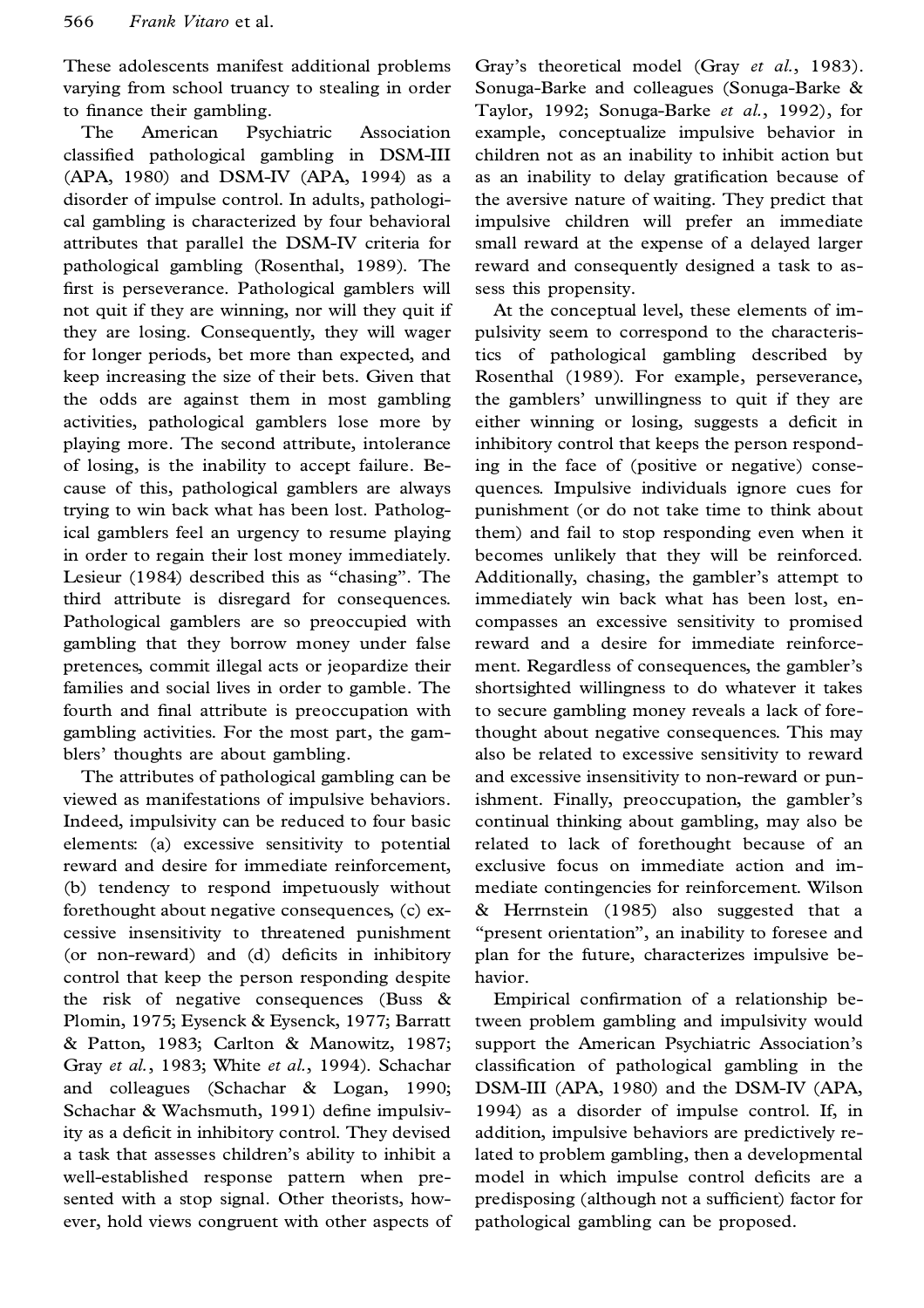Pathological gamblers have already been found to be highly distractible and to have poor impulse control (Lacey & Evans, 1986; Carlton & Goldstein, 1987; Carlton & Manowitz, 1987; Carlton & Manowitz, 1992; Rugle & Melamed, 1993; Castellani & Rugle, 1995). Pathological gamblers reported more childhood behaviors in dicative of attention deficit, hyperactivity and impulsivity than matched controls. Pathological gamblers also scored lower than controls on an ego-control scale measuring ability to moderate impulses and inhibit action when it was adaptive to do so (McCormick *et al.*, 1987). Pathological gamblers also view achievement through sustained effort and delayed gratification as less interesting than immediate gratification and success (Taber *et al.*, 1986).

Overall, the literature suggests that impulsivity is a dispositional attribute of gambling. However, some exceptions exist. For example, Allcock & Grace (1988) found that pathological gamblers were indistinguishable from normal individuals on the Barratt Impulsivity Scale. Moreover, most of studies that reported a link between impulsivity and pathological or problem gambling suffered important methodological problems. Most of studies have used gamblers who were entering into or already in treatment, and the number of subjects were often very small. In addition, al most all studies used cross-sectional designs, which are limited for establishing the direction of any possible relationship, between personal pre dispositions and gambling. Consequently, the persistence of gambling behavior (i.e. pro gression or chasing) might not result from personality characteristics such as impulsivity at all. Instead, persistence might be due to partial reinforcement of past gambling behavior, which would render the behavior very resistant to extinction. Three studies departed from the cross sectional design (Carlton & Goldstein, 1987; Carlton & Manowitz, 1992; Rugle & Melamed, 1993) by using a longitudinal, yet retrospective, approach. As previously mentioned, these authors found that problem gamblers had poor impulse control. Despite the merits of these studies, distortion and memory problems fre quently limit the utility of retrospective reports. Moreover, these studies failed to distinguish between different dimensions of impulsivity. Fi nally, all of these studies used adult samples. Adolescent samples, assessed prior to the onset of pathological gambling, may be more appropriate to study predisposing personality factors. As such, it remains unknown whether impulse control problems precede gambling in problem gam blers and, if so, which aspects of impulsivity are most distinctive. If this is found to be so, more about the personality precursors of gambling will be known.

Other personality variables, some of which are correlated with impulsivity, have been found to predict problem gambling in adolescents. For example, Vitaro *et al.* (1996) reported that ag gressiveness and low anxiety during childhood, which these authors related to dishinibition, distinguished problem gamblers from non-gamblers during adolescence. These measures are correlated with impulsivity, as shown by Loeber  $(1988)$  and Moffitt  $(1993)$ . Consequently, to ensure that any relationship between impulsivity and problem gambling is not spurious, it is im portant to control for these personality variables in a study intended to verify the predictive relationship between impulse control deficits and problem gambling. Moreover, it is important to verify if impulsivity predicts problem gambling across the various levels of these other personality factors. It is indeed possible that impulsivity might predict problem gambling only for ag gressive or non-anxious but not for non-aggressive or anxious individuals. Similarly, it is important to demonstrate that impulsivity pre dicts problem gambling across all levels of SES as well as for children who were already involved in early gambling (i.e. early onset gamblers). The above relationships would establish the generalizability of impulsivity as a predictor of problem gambling.

The first objective of the present study was to predict problem gambling assessed at age 17 using impulsivity measures collected at 13 and 14 years of age, above and beyond other person ality factors such as aggressiveness and anxiety and across different levels of these other person ality factors. Impulsivity measures included teacher ratings, self-reports and two laboratory tasks, one delay-of-gratification task and one card-playing task. The use of several measures of impulsivity is required given their low inter-correlations, possibly because different measures tap into different dimensions of impulsivity (Milich & Kramer, 1983; Schachar & Wachsmuth, 1991; Sonuga-Barke & Taylor, 1992; White *et al.*, 1994). Finally, because pathological gambling is more prevalent in males than females, especially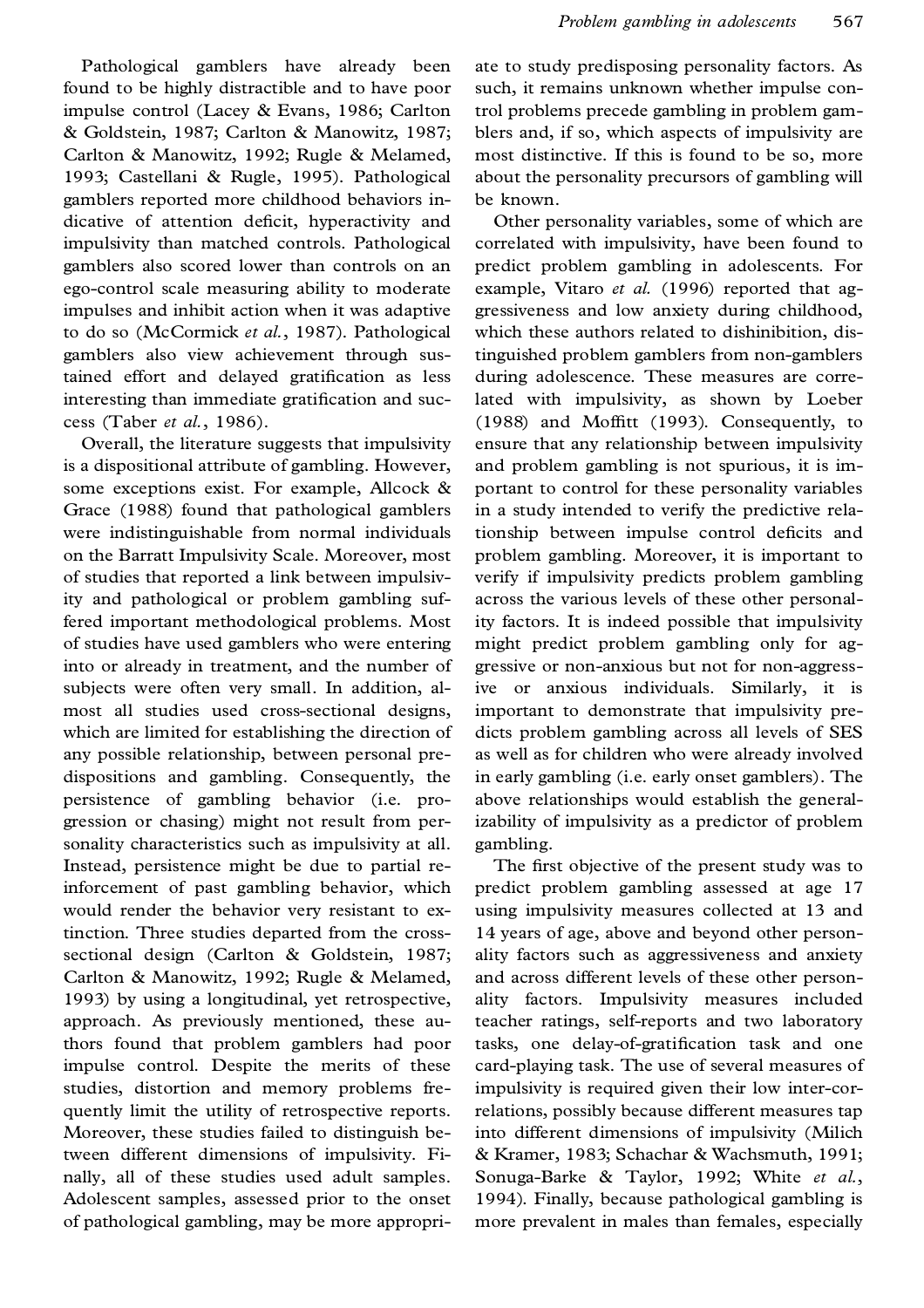during adolescence, only males were studied (Lesieur & Klein, 1987; Ladouceur *et al.*, 1994). SES and early gambling behavior were also in cluded as control/moderator variables.

## **Method**

#### *Sample and data collection*

Participants were part of an ongoing longitudinal study started with 1034 kindergarten boys (Tremblay *et al.*, 1994). Boys were Frenchspeaking Caucasians who came from disadvantaged neighborhoods in Montreal, Canada. They were selected from the original sample based on their physically aggressive and anxiety behaviors as reported by teachers using the Social Behaviour Questionnaire (SBQ; Tremblay *et al.*, 1987, 1991) at ages  $6$ ,  $10$ ,  $11$  and  $12$ . Briefly, the boys were classified as stable aggressive if they were above the 70th percentile at age 6 and at least one other time between ages 10 and 12. They were considered non-aggressive if they were below the 70th percentile. The boys were also classified on the basis of their anxious or nonanxious behaviors, using an averaged score across the same 4 years and a cut-off point at the 70th percentile. A subsample of 333 boys met these criteria and they were invited to come at the university laboratory at age 13. Two hundred and three participants came the first year at age 13 and 177 of them returned the second year when they were 14 years old. Gambling data were collected on 168 of these boys at 17 years of age. These latter participants constitute the sample for the present study.

Self-reports of impulsiveness were collected when the boys were 13 and 14 years old, whereas teacher ratings of impulsivity were collected when the boys were 12 and 13 years old. All measures were administered in the spring near the end of the school year. Scores averaged across both years were used in the following analyses because they are more representative than 1-year scores. If data for both years were not available, data for 1 year were used, thereby reducing attrition of participants. (Data over the 2 years were available for 80% of the subjects.) Parents provided socio-family information, which was used for control purposes. This infor mation pertained to parental occupation.

### *Instruments*

*Gambling.* A French version of the South Oaks

Gambling Screen for adolescents (SOGS-RA, Winters, Stinchfield & Fulkerson, 1993) was used to assess gambling behavior and gamblingrelated problems. The SOGS-RA assesses gam bling severity over the past 12 months, using 12 items that are similar to those in the SOGS (Lesieur & Blume, 1987) and which are relevant to the DSM-IV criteria for pathological gam bling. Each item could be answered yes (scored 1) or no (scored 0). Higher scores indicate more problems. The frequency and diversity of gam bling over the life-time and the past 12 months were also assessed using the SOGS-RA. Diversity refers to the number of different gambling activities reported and was based on 11 different activities. For each activity, respondents indi cated whether they had never (scored 0) or at least once (scored 1) participated in it over their life-time and whether they had never (scored 0), less than monthly (scored 1), monthly (scored 2), weekly (scored 3) or daily (scored 4) partici pated in it over the past 12 months. Winters *et al.* (1993) reported good internal consistency and validity for the problem severity scale of the SOGS-RA among 1101 15-18-year-old respondents.

Problem gamblers were classified using a combination of scores from the problem severity and from the frequency/diversity scales. Hence, problem gamblers scored 1 or more on the problem severity scale and had a score of 3 or 4 with respect to one or more of the 11 gambling activities, indicating that they gambled at least weekly or daily for one or more activities over the past 12 months  $(n=25)$ . Fifteen participants in the problem gambler group had a score of 3 or more on the problem severity scale, which corresponds to the cut-off recommended by Winters *et al.* (1993) to identify problem gamblers. This cut off could not be used here, however, because it would have produced a group with too few participants. The other participants who scored 0 on the problem severity scale were included in the non-problem gambler group (i.e. non-gambler group;  $n = 143$ ).

Data were also available about participants' gambling behavior when they were aged 13 years. At this age, the following question was used: "How often did you gamble for money with people who are not family members over the past 12 months?" Possible responses were: never, a few times, often, very often. As indi cated earlier, gambling behavior is already pre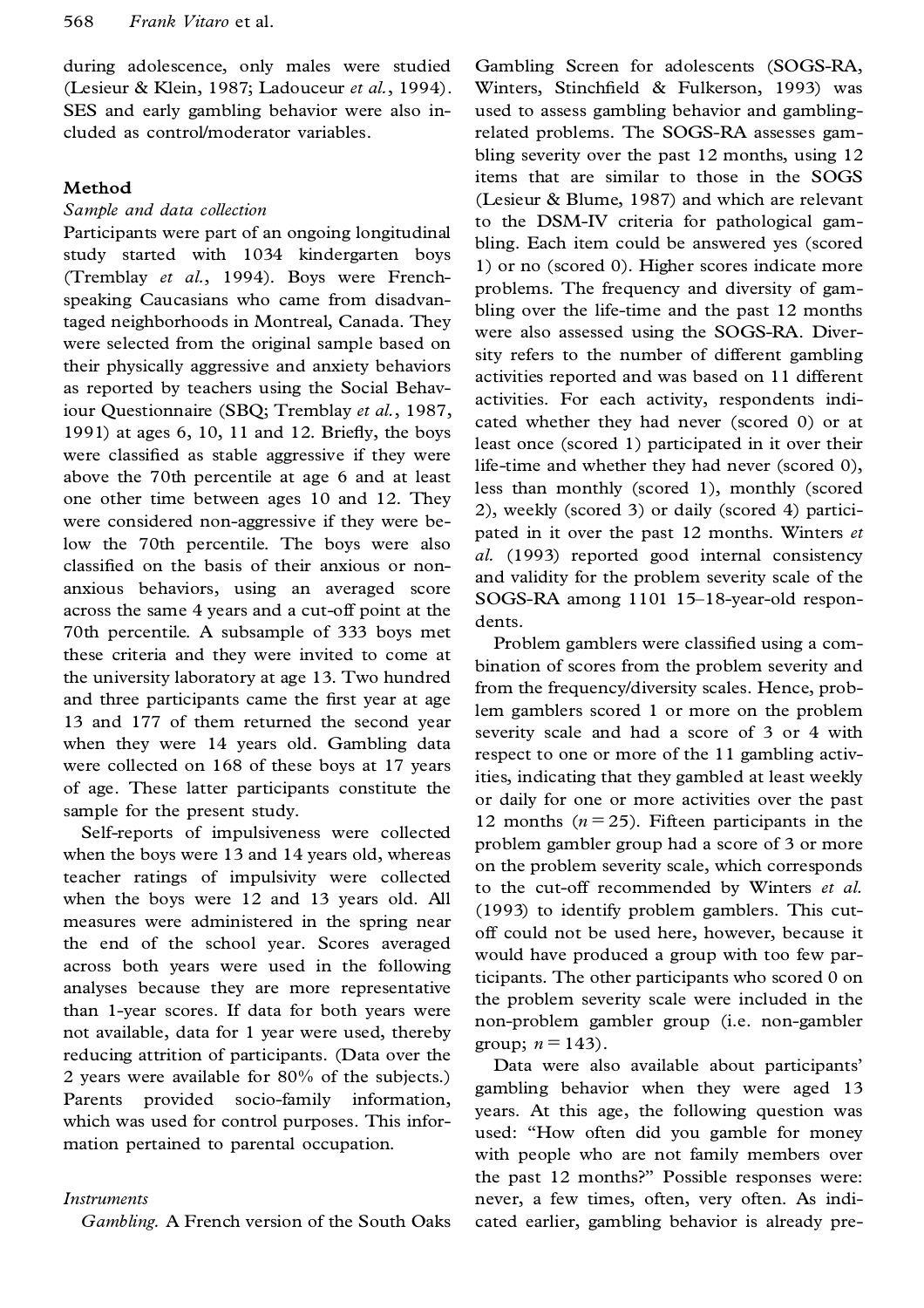sent by early adolescence. Hence, it seemed necessary to control for possible early gambling behavior in order to assess the "pure" predictive power of impulsivity measures collected during the same period.

*Self-reported impulsivity.* Self-reported impulsivity was assessed at ages 13 and 14 using a French translation of the Eysenck Impulsiveness scale (Eysenck & Eysenck, 1978; Eysenck, Easting & Pearsons, 1984).

The original scales contain 23 impulsiveness items and 23 venturesomeness items. In the present study, we used the five impulsiveness items that had the highest factor loadings on the original scales (Eysenck & Eysenck, 1978; Eysenck *et al.*, 1984). These five impulsiveness items were: (a) ª Do you generally do and say things without stopping to think?", (b) "Do you often get into trouble because you do things without thinking?", (c) "Are you an impulsive person?", (d) ª Do you usually think carefully before doing anything?" and (e) "Do you mostly speak before thinking things out?"

Internal consistencies for the original scale vary from 0.74 with pre-adolescent boys to 0.85 with young adult males (Eysenck & Eysenck, 1978; Eysenck *et al.*, 1984). In the present study, internal consistencies for the five-item impulsiveness scale were 0.69 and 0.71 at ages 13 and 14, respectively.

*Teacher-rated impulsivity.* Teachers rated boys' impulsive behaviors at ages 12 and 13 years using three items from the Social Behavior Questionnaire (Tremblay *et al.*, 1987, 1991). These items were: (a) "Jumps from one activity to another without finishing", (b) "Attracts attention by shouting" and (c) "Acts without reasoningº. Items were scored 0, 1 or 2, with higher numbers meaning they were more applicable to the boy being rated. The internal consistency alphas were 0.72 at age 12 and 0.71 at age 13.

*Card-playing task.* The card-playing task (Newman, Patterson & Kosson, 1987) was ad ministered to boys individually at the university laboratory when they were 14 years old. This computer-controlled task is programmed to dis play playing cards, one at a time, each time that a subject presses a button until either (a) a subject presses a second button to quit the game or (b) 100 cards have been played. Each time that the subject "plays" a face card, the computer displayed the message "You win" and participants were given 5 cents. Each time that a number card (i.e. 2-10) appeared, the message "You lose" appeared and 5 cents were taken away. Participants began the task with 50 cents or 10 5-cent pieces.

The card-playing task was designed to mea sure "response perseveration" or the tendency to persist in making previously rewarded responses that have become maladaptive (i.e. punished). The 100 cards are arranged in a preprogrammed order so that playing cards is highly rewarded (i.e. 90%) initially but becomes less rewarding with each block of 10 cards. Paralleling the de crease in rewards, the rate of punishment in creases by 10% with each block of 10 trials until the final block in which the probability of a face card is 0 and the probability of a number card is 100%. The number of trials played before stop ping is the subject's score.

*Delay-of-gratification task.* The delay-ofgratification task is a measure of self-control or ability to inhibit immediate responding in order to increase the probability of positive reinforce ment (Newman, Kosson & Patterson, 1992). This task was administered individually at the university laboratory when boys were 13 years old. During the first 10 trials, participants saw on the left part of a computer screen a red rectangle that was associated with a 40% probability of winning a nickel when they pressed button A. For the next 10 trials, they had to wait 10 seconds before seeing the red rectangle on the right part of the screen. However, for these trials, the probability of winning was set at 80% when participants pressed button B. These 20 training trials served to set the contingencies of reinforce ment for immediate or delayed responding. To make sure participants learned the contingen cies, the experimenter asked them to count the number of winning trials during each set of 10 training trials. For the 30 test trials, participants were instructed that they could choose between pressing button A in response to the immediate red rectangle on the left or waiting and pressing button B in response to the delayed red rectangle on the right which would bring a more desirable outcome. The experimenter gave participants a nickel after each winning trial. The number of responses to the immediate red rectangle served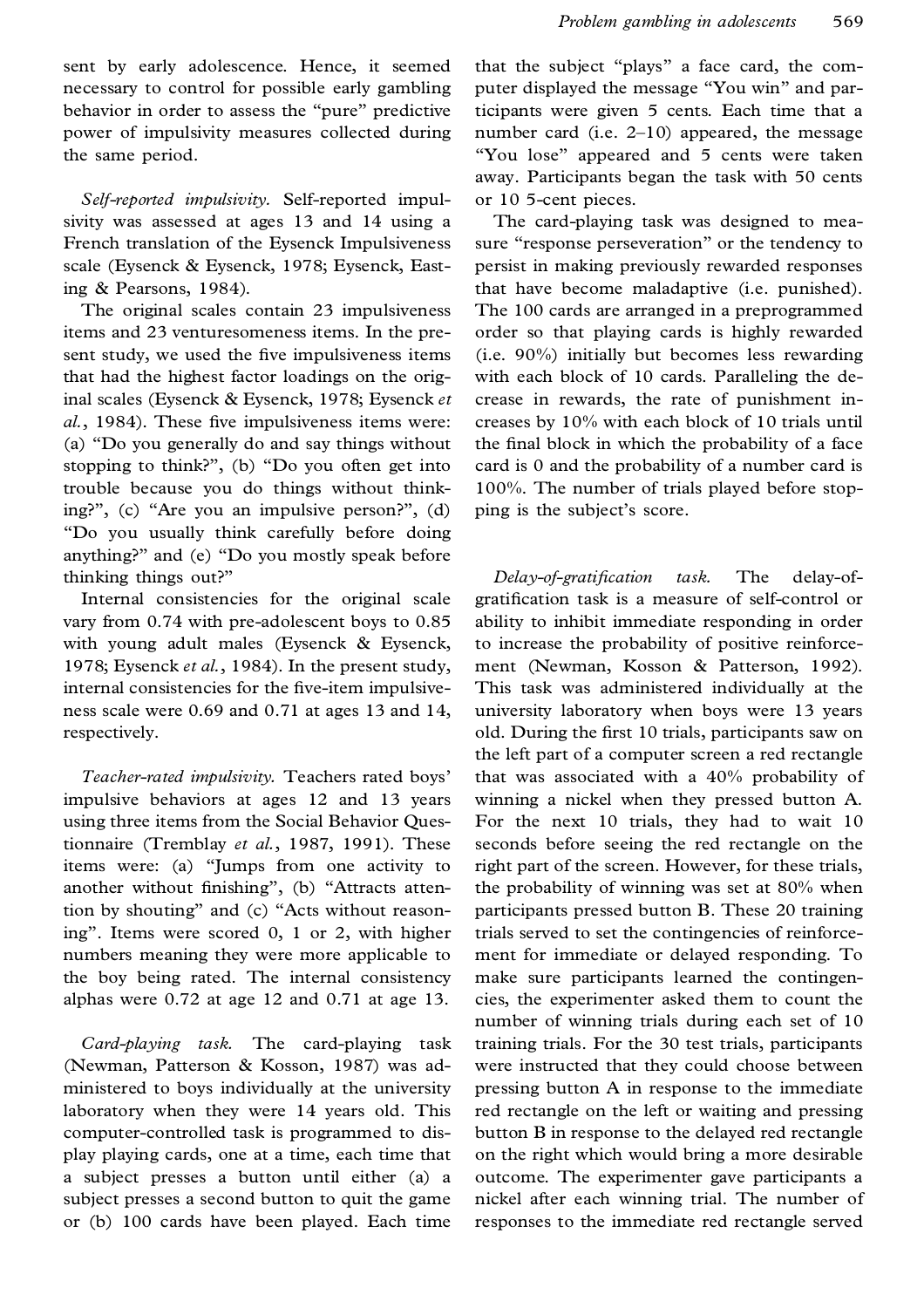as the measure of immediate (or non-delayed) responding.

*Socio-demographic information.* When the boys were 13, 14 and 17 years of age, mothers com pleted a questionnaire regarding occupations of either parents, or the parent with whom child was living. Parental occupation was scored on a continuous scale using the Blishen Carroll & Moore (1987) occupational prestige scale.

#### **Results**

#### *Socio-demographic variables*

Parents' occupational prestige scores were correlated to the SOGS-RA problem severity score to see whether it was necessary to include them as control variables in the following analyses. Each parent's scores (or one parent's only for single parent families) were averaged over all years for which data were available. Pearson's product correlations revealed significant associations between paternal and maternal prestige and SOGS-RA scores,  $rs = -0.15$ ,  $p < 0.05$  and  $-0.19$ ,  $p < 0.01$ , respectively. Consequently, it was necessary to control for these variables in the following analyses. However, because of the high correlation between paternal and maternal prestige  $(r=0.62)$ , only maternal prestige was included.

# *Dichotomizing the predictors and relationships among them*

Like the gambling measure, the predictors (i.e. the four impulsivity measures) were not normally distributed. Following the example of Mezza cappa *et al.* (1997), it was decided to dichoto mize them using the 70th percentile. This cut-off produced sufficient numbers in the cells for the following analysis (see Table 1). The 70th per centile on the card-playing task corresponded to 99, which was close to the maximum of 100 cards participants could play. Hence, those who quit before the end of the deck of cards were distinguished from those who perseverated until the end. The 70th percentile for the delay of gratification task corresponded to a score of 66.7 (minimum 0, maximum 100). For the Eysenck impulsiveness scale, the 70th percentile was equal to a score of 2 (minimum 0, maximum 5). Finally, the 70th percentile corresponded to a

score of 1.5 on the teacher-rated impulsivity scale (minimum 0, maximum 5.5).

As already mentioned, participants were re cruited on the basis of their aggressiveness and anxiety scores. These scores also were dichoto mized using the 70th percentile, which proved a valid cut-off in other studies (Kerr *et al.*, 1997; Tremblay *et al.*, 1994). The aggressive partici pants had a score equal or higher to 1.5 on the physical aggressiveness scale (minimum 0, maxi mum 3).Those who were anxious received a score equal or superior to 3 on the anxiety scale (minimum 0, maximum 6). These cut-off scores correspond to the 80th and the 85th percentile for a nation-wide representative sample of 1000 boys assessed at the same ages using the same instruments.

The other two control variables (i.e. maternal occupational prestige and early gambling) were also dichotomized. Given that the whole sample was from a low SES neighborhood, a median split was used on maternal prestige. The value associated with the median was 33.6. Comparatively, the median score for maternal occu pational prestige in a nationwide representative sample was 40.28. Finally, those who never or sometimes gambled at age 13 where distinguished from those who gambled often (and who represented 29.5% of the sample).

A series of cross-tabs served to verify which predictors were related. Anxious group member ship was related to age 13 gambling,  $\chi^2$  $(1)$ = 8.16,  $p$ < 0.01. Fewer anxious children reported gambling at age 13 (i.e. 14.5%) than non-anxious counterparts (i.e. 35.2%). In ad dition, aggressive group membership and anxious group membership were highly related,  $\mathcal{X}^2$  $(1)$ = 5.91,  $p$  < 0.01, but each cell still contained at least 20 participants.

# *Predicting age 17 problem gambling from individual impulsivity measures*

The next step was to use logistic regression to test if each impulsivity measure individually pre dicted problem gambling assessed at age 17 after controlling for all covariates. Interaction terms between the impulsivity measures and each co variate (i.e. maternal occupational prestige, early gambling, aggressive group membership and anxious group membership) were also added to see whether impulsivity predicted problem gam bling at all levels of the covariates.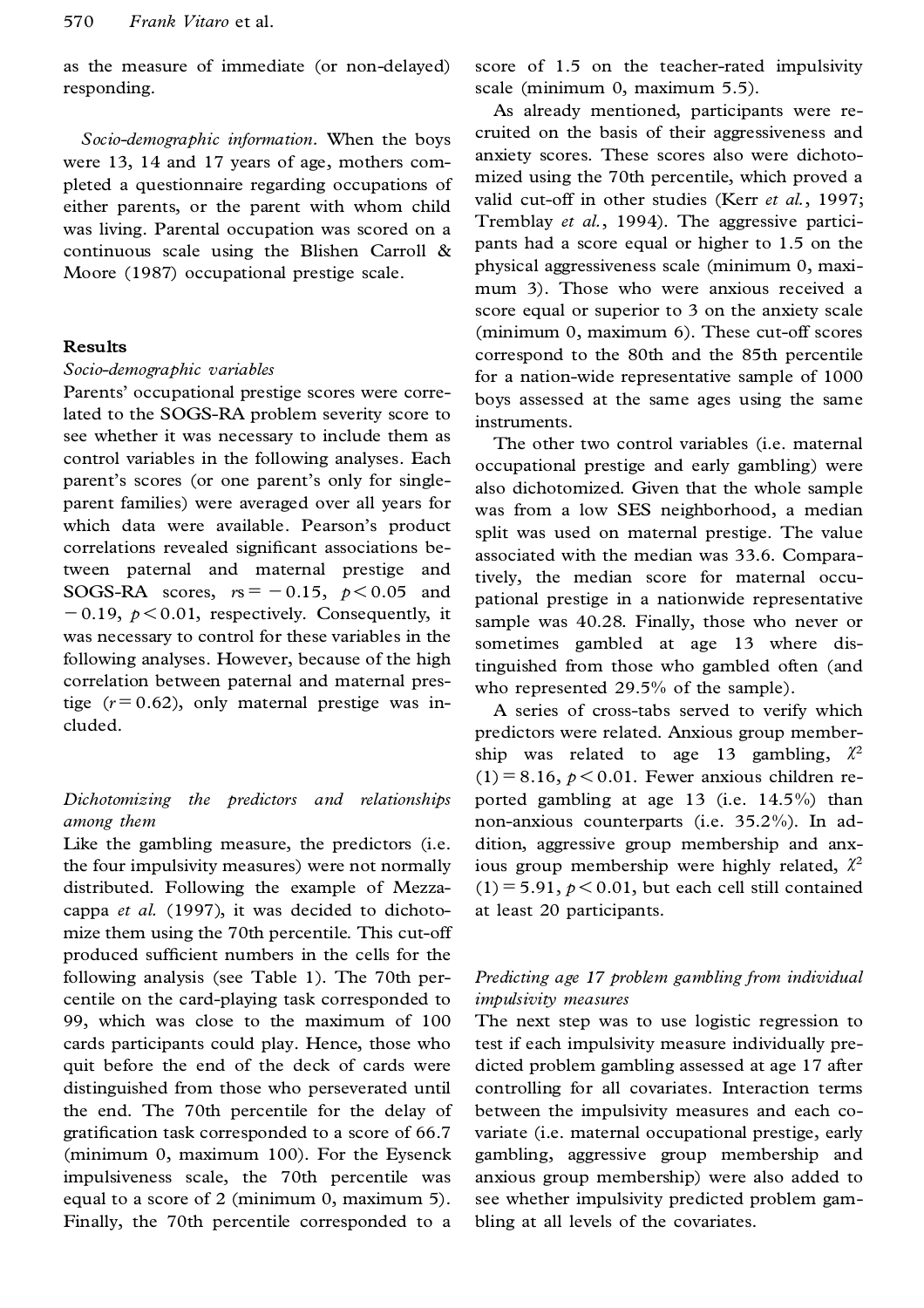Table 1. Results of logistic regressions using each impulsivity measure separately to predict gambler group membership while *considering control variables and interaction terms*

| Variables                                                                                  | B       | Wald  | Odds ratio | $\n  b-value\n$ |  |  |  |  |  |
|--------------------------------------------------------------------------------------------|---------|-------|------------|-----------------|--|--|--|--|--|
| Control variables (parameters are calculated before the entry of the impulsivity measures) |         |       |            |                 |  |  |  |  |  |
| Maternal occupational prestige <sup>1</sup> (low: $n = 82$ ; high: $n = 86$ )              | 1.02    | 4.45  | 2.77       | 0.04            |  |  |  |  |  |
| Age 13 gambling <sup>2</sup> (low: $n = 120$ ; high: $n = 48$ )                            | 1.24    | 7.42  | 3.66       | 0.006           |  |  |  |  |  |
| Aggressive group member <sup>1</sup> (low: $n = 120$ ; high: $n = 48$ )                    | $-0.35$ | 0.43  | 0.70       | 0.51            |  |  |  |  |  |
| Anxious group member <sup>1</sup> (low: $n = 123$ ; high: $n = 45$ )                       | $-0.32$ | 0.26  | 0.73       | 0.61            |  |  |  |  |  |
| Impulsivity measures <sup>3</sup> (considered separately)                                  |         |       |            |                 |  |  |  |  |  |
| Card playing (low: $n = 119$ ; high: $n = 49$ )                                            | 1.02    | 4.59  | 2.77       | 0.03            |  |  |  |  |  |
| Teacher-rated impulsivity <sup>1</sup> (low: $n = 114$ ; high: $n = 54$ )                  | 0.27    | 0.27  | 1.31       | 0.60            |  |  |  |  |  |
| Eysenck impulsivity (low: $n = 107$ ; high: $n = 61$ )                                     | 1.69    | 11.60 | 5.42       | 0.001           |  |  |  |  |  |
| Delay of gratification (low: $n = 64$ ; high: $n = 104$ )                                  | 0.67    | 1.82  | 1.95       | 0.18            |  |  |  |  |  |
| Interaction terms <sup>4</sup> (for all interaction terms, $p > 0.32$ )                    |         |       |            |                 |  |  |  |  |  |

 $1B$ elow the cut-off served as the reference group. <sup>2</sup>The never gambled group served as the reference group. <sup>3</sup>Every impulsivity measure was considered separately after having included the control variables. <sup>4</sup>Interaction terms were computed between each impulsivity measure and each control variable. Since no interaction terms were significant, they were not reported in the Table.

As can be seen in Table 1, children who were involved in gambling activities at age 13 were significantly more at risk of belonging to the problem gambler group than the ones who were not involved in such activities. Similarly, boys whose mothers were below the median on maternal occupational prestige were significantly more at risk of belonging to the problem gambler group than the others. Belonging to the aggressive or anxious group, however, did not predict who would become problem gamblers and who would not. Two of the impulsivity measures also significantly and separately predicted membership in the problem gambler group. These measures were the card-playing task and the Eysenck impulsivity self-rated scale. Children who perse vered more on the card-playing task and those who were high on the Eysenck scale were more at risk of becoming gamblers than the others. Children who were high on the delay of gratification task were also twice more at risk of belonging to the problem gambler group but this result was not statistically significant. Finally, teacher-rated impulsivity did not contribute at all in predicting problem gambler group membership. The predictive contribution of the impul sivity measures did not depend on the level of mothers' occupational prestige or the level of children's aggressiveness, anxiety or previous gambling behavior given that no interaction term was significant.

# *Predicting problem gambling from a combination of impulsivity measures*

A hierarchical logistic regression was performed next to predict problem gambler group membership from the two impulsivity measures that were found to predict individually in the previous analysis. The same four control variables were included at the first step. As found previously and as shown in Table 2, being involved in gambling activities and having a mother who scored below the median on maternal occu pational prestige significantly increased the risk of belonging to the problem gambler group by late adolescence (model  $\chi^2$  (2) = 8.59,  $p < 0.01$ ; goodness of fit<sub>(162)</sub> = 152.18,  $p=0.75$ ).

Inclusion of the anxious and aggressive group memberships at the second step did not contribute significantly in predicting problem gambling,  $p = 0.63$ . Finally, the two impulsivity measures, entered in a stepwise manner at two consecutive steps, each contributed to predict problem gambling. The Eysenck impulsivity measure improved significantly the prediction of problem gambling  $(-2 \log$  likelihood = 116.52,  $p = 0.997$ ; improvement = 11.92,  $p < 0.01$ ; goodness of  $fit_{(162)} = 131.93$ ,  $p = 0.91$ ). Boys who were high on the Eysenck impulsivity measure (i.e. above the 70th percentile) were six times more at risk of becoming problem gamblers than those who were low (i.e. below the 70th percentile). Addition of the card-playing variable im-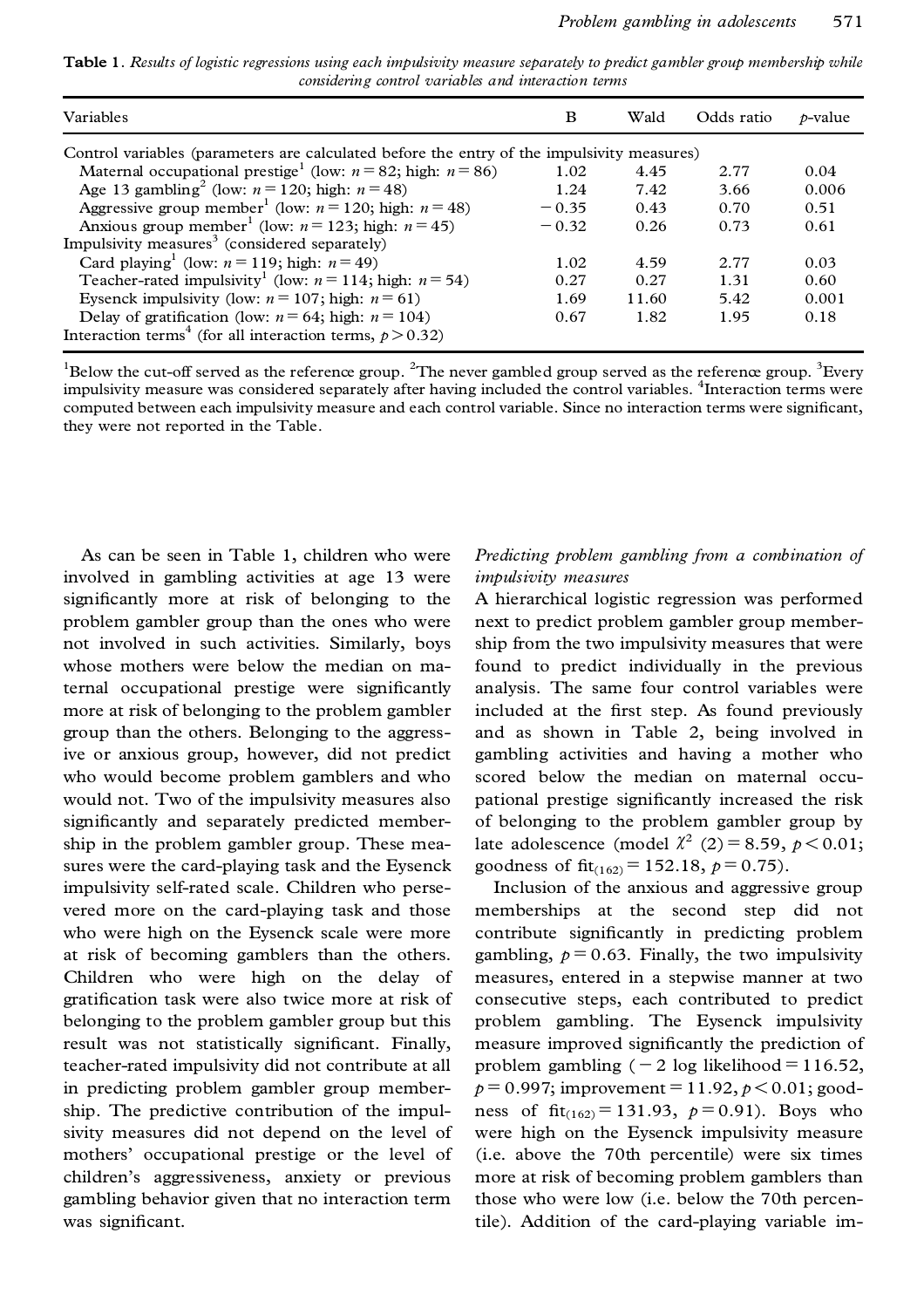**Table 2.** *Results of the hierarchical logistic regression using impulsivity measures to predict SOGS-RA scores after controlling for maternal occupational prestige, teacher ratings and age 13 gambling*

| Step           | Measures                    |         | Wald  | Odds ratio | D     |
|----------------|-----------------------------|---------|-------|------------|-------|
| -1             | Maternal occup, prestige    | 1.46    | 7.15  | 4.33       | 0.01  |
|                | Age 13 gambling             | 1.34    | 6.48  | 3.81       | 0.01  |
| 2              | Aggressive group member     | $-0.89$ | 2.39  | 0.41       | 0.12  |
|                | Anxious group member        | $-0.21$ | 0.10  | 0.81       | 0.75  |
| 3              | Eysenck impulsiveness scale | 1.81    | 11.08 | 6.10       | 0.001 |
| $\overline{4}$ | Number of cards             | 1.15    | 4.99  | 3.15       | 0.03  |

<sup>1</sup>These parameters were obtained at the last step of the analysis.

proved even further the prediction of problem gambling  $(-2 \log \text{likelihood} = 113.47,$  $p = 0.999$ ; model improvement = 5.06,  $p < 0.05$ ; goodness of  $fit_{(161)} = 124.99$ ,  $p = 0.98$ ) suggesting that card-playing and Eysenck impulsivity scores had an additive contribution in the prediction of problem gamblers. Being high on card playing (i.e. above the 70th percentile) increased the risk of becoming problem gambler by three times, above and beyond the risk attributable to the Eysenck impulsivity score and the control variables. Together, being high on both impul sivity measures increased the risk of becoming problem gambler by a factor of more than 18  $(i.e. 6.1 \times 3.1)$ . Given the non-significant findings of the interaction terms in the previous analysis, it was considered unnecessary to re-assess whether maternal occupational prestige, pre vious gambling status or previous behavioral profile (i.e. aggressive or anxious) moderated the risk for impulsive children to become problem gamblers.

#### **Discussion**

The objective of the present study was to predict problem gambling by late adolescence based on impulsivity measures collected during early adolescence. A related goal was to verify if the predictive link between impulsivity measures, if any, depended on SES factors, early involvement in gambling activities or personality factors such as an aggressive or an anxious behavior profile. Results indicated that, beyond the effect of maternal occupational prestige, gambling during early adolescence, aggressiveness and anxiety at age 12, two impulsivity measures additively pre dicted problem gambling at age 17. These mea sures were the Eysenck self-rated impulsivity scale and the card-playing task. These measures seem to tap the non-anticipation and/or insensitivity to the possible or actual negative conse quences of one's behavior (although some authors suggested they reflect different dimensions of impulsivity, i.e. the cognitive and the behavioral dimensions according to White *et al.*, 1994). In addition, present results showed that the increased risk for impulsive early adolescents to become problem gamblers by late adolescence did not depend either on socio-family factors or on previous gambling or personality factors.

The finding that teacher-rated impulsivity and the delay of gratification task did not predict problem gambling calls for a tentative expla nation. The aspect of impulsivity that these mea sures represent (i.e. the inability to postpone gratification) might not be related to gambling. Given the long reinforcement schedules to which gamblers are submitted, it would indeed suggest that they are no different from non-gamblers in their ability to delay gratification, at least temporarily. In that respect, present findings contradict results reported by Taber *et al.* (1986) indicating that gamblers lack delay of gratification and capability for sustained effort more than non gamblers. Differences in participants' characteristics may explain the seemingly contradictory results between the two studies: adults in treat ment in the Taber *et al.* study and adolescents from a community sample in the present study. In addition, Taber *et al.* (1986) looked at con current links between delay of gratification and problem gambling whereas we assessed predictive links over a period of 5 years. Finally, it must be noted that the individual contributions of the delay-of-gratification measure, although nonsignificant, was nevertheless in the expected direction despite the control for previous variables such as age 13 gambling behavior. Without such controls or with a larger sample, it is possible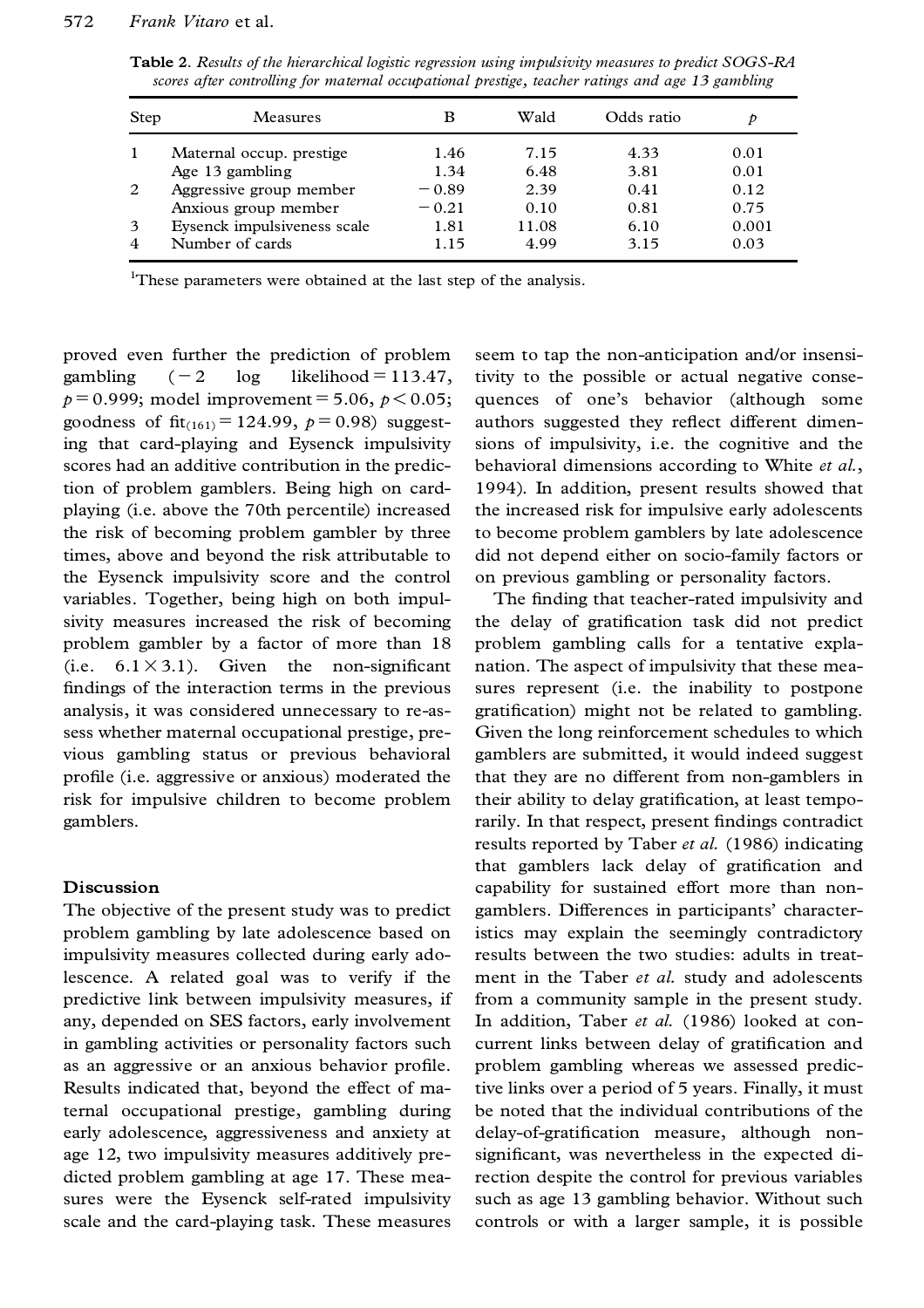that this measure could have contributed to the prediction model.

The present results support earlier findings that individuals who show problem gambling manifest impulse control deficits or had manifested such deficits during their childhoods (Carlton & Goldstein, 1987; McCormick *et al.*, 1987; Carlton & Manowitz, 1992). More specifically, present results support the view that problem gamblers have response modulation deficits as defined by Newman & Wallace (1993). That is, gamblers ignore (or do not foresee) negative cues from their environment and consequently do not alter their ongoing be havior. Those deficits are associated with selfregulation problems and reflect a deficit in the reallocation of attentional resources to new en vironmental stimuli. They also represent a difficulty to adjust ongoing behavior once a dominant response set is established given that the individual is unable to evaluate the appropri ateness of this behavior in the face of changing reinforcement contingencies. These speculations are supported by the fact that card-playing and Eysenck's impulsivity scale rather than teacherrated impulsivity and delay of gratification predicted problem gambling. As argued previously, both measures reflect disinhibited behaviors which represent a central component of impulsivity. Disinhibited behaviors, as measured by these instruments, seem to emerge from a lack of reflectivity which entail spontaneous acts and poor judgement about when to stop responding (Patterson & Newman, 1993).

Following this assumption, disinhibited indi viduals would be unable to pause and consider valuable information and/or make associations between certain acts and their consequences before initiating a behavior. This would result in poorly adapted behaviors and thoughtless acts. It is possible to associate this behavioral pattern to Rosenthal's (1989) disregard for consequences. Moreover, disinhibited individuals with response modulation deficits would be less disposed to modify the course of a behavior that is no more adapted because of their difficulty to redirect their attention to new informative stimuli. This process would engender perseveration of inad equate responses which, in turn, can be linked to impulsivity attributes such as progression and chasing. Clearly, those two determinants can explain some salient behaviors of problem gam blers. Following this, problem gambling could

possibly be added to the list of disinhibited syn dromes.

Altogether, these results are consistent with the DSM-IV (American Psychiatric Association, 1994) classification of pathological gambling as an impulse control deficit. They are also consistent with Rosenthal's (1989) description of the basic personality correlates of pathological gam blers; but these results go a step further. They show that impulse control deficits precede later problem gambling over a period of 5 years during adolescence whereas past studies used con current measures of impulsivity and problem gambling or a retrospective design. Moreover, almost all past studies used adult participants, many of whom were in treatment for problem gambling.

Deficits in impulse control and disinhibited behaviors have also been shown to be significant predisposing factors for adolescent substance abuse or delinquency problems (Gorenstein & Newman, 1980; Tremblay *et al.*, 1994; White *et al.*, 1994). Indeed, these problem behaviors correlate substantially with gambling during early adolescence (Vitaro *et al.*, 1996), and may even be stronger during late adolescence and adult hood (McCormick *et al.*, 1984; Lesieur, Blume & Zoppa, 1986; Blaszczynski, McConaghy & Frankova, 1989). In future studies, it would be interesting to verify if impulse control deficits, and more precisely its disinhibited component, can explain the possible links between drug use, problem gambling and delinquency. Limitations of the present study (i.e. socio-economically dis advantaged sample limiting generalization, use of a less severe cut-off on the SOGS-RA to define the problem gamblers than that recommended by Winters *et al.*, 1993) should also be circum vented in future studies.

Despite a possible restricted range on maternal occupational prestige, this variable still contributed in predicting problem gambling, the poorest adolescents being at the greatest risk. Similarly, being involved in gambling activities by age 13 also constituted a risk factor for later problem gambling by age 17. Finally, the findings that aggressiveness and anxiety did not contribute to predict problem gambling contra dicts earlier findings (Vitaro et al., 1996) but are explainable by differences in the age and socio economic characteristics of the samples, the in struments used to assess gambling and the inclusion of control variables in the present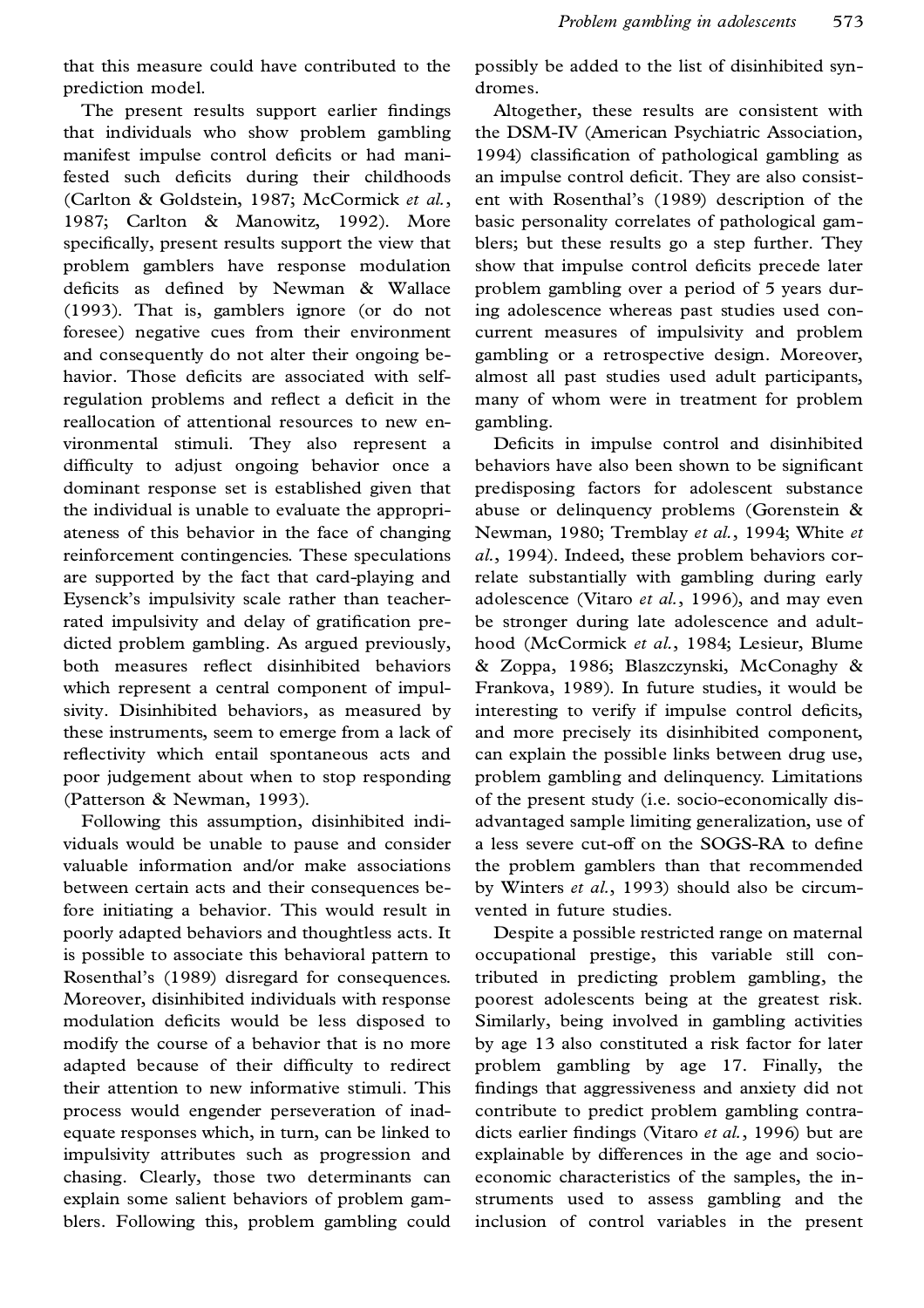study. Indeed, belonging to the aggressive group was related to problem gambling in bivariate crosstabs. In addition, being aggressive doubled the risk of becoming problem gambler whereas being anxious cut it by half, but not in a statisti cally significant way. Consequently, present findings do not completely contradict earlier findings. In addition, these results suggest personality measures be controlled for while assessing the predictive power of impulsivity.

#### **Acknowledgement**

This research was made possible by grants from the Conseil Québécois de la Recherche Sociale, The Social Sciences and Humanities Research Council of Canada, and the Fonds Concerté d'Aide à la Recherche from Quebec. We wish to thank Joseph P. Newman for his comments and suggestions on an earlier version of this paper. We also want to thank Muriel Rorive for her contribution in data analysis.

#### **References**

- ALLCOCK, C. C. & GRACE, D. M. (1988) Pathological gamblers are neither impulsive nor sensation seekers, *Australia and New Zealand Journal of Psychiatry*, 22, 307±311.
- AMERICAN PSYCHIATRIC ASSOCIATION (APA) (1980) *Diagnostic and Statistical Manual of Mental Disorders*, 2nd edn (Washington, DC, American Psychiatric Association).
- AMERICAN PSYCHIATRIC ASSOCIATION (APA) (1994) *Diagnostic and Statistical Manual of Mental Disorders*, 4th edn (Washington, DC, American Psychiatric Association).
- BARRATT, E. S. & PATTON, J. H. (1983) Impulsivity: cognitive, behavioral, and psychophysiological correlates, in: ZUCKERMAN, M. (Ed.) *Biological Bases of Sensation Seeking, Impulsivity, and Anxiety*, pp. 77± 116 (Hillsdale, NJ, Erlbaum).
- BLASZCZYNSKI , A. P., MCCONAGHY, N. & FRANKOVA, A. (1989) Crime, antisocial personality and pathological gambling, *Journal of Gambling Behavior*, 5, 137±152.
- BLISHEN, B. R., CARROLL, W. K. & MOORE, C. (1987) The 1981 socioeconomic index for occupations in Canada, *Canadian Review of Sociology and Anthro pology*, 24, 465-488.
- BUSS, A. H. & PLOMIN, R. (1975) *A Temperament Theory of Personality Development* (New York, Wiley).
- CARLTON, P. L. & GOLDSTEIN, L. (1987) Physiological determinants of pathological gambling, in: GLASKI, T. (Ed.) *A Handbook of Pathological Gambling*, pp. 657-663 (Springfield, IL, Charles C. Thomas).
- CARLTON, P. L. & MANOWITZ, P. (1987) Physiological factors as determinants of pathological gambling, *Journal of Gambling Behavior*, 3, 274±285.
- CARLTON, P. L. & MANOWITZ, P. (1992) Behavioral restraint and symptoms of attention deficit disorder in alcoholics and pathological gamblers, *Neuropsychobiology*, 25, 44-48.
- CASTELLANI, B. & RUGLE, L. (1995) A comparison of pathological gamblers to alcoholics and cocaine mis users on impulsivity, sensation seeking, and craving, *International Journal of the Addictions*, 30, 275-289.
- EYSENCK, S. B. G., EASTING, G. & PEARSONS, P. R. (1984) Age norms for impulsiveness venturesome ness and empathy in children, *Personality and Indi vidual Differences*, 5, 315-321.
- EYSENCK, S. B. G. & EYSENCK, H. J. (1977) The place of impulsiveness in a dimensional system of person ality description, *British Journal of Social and Clinical Psychology*, 16, 57-68.
- EYSENCK, S. B. G. & EYSENCK, H. J. (1978) Impulsive ness and venturesomeness: their position in a dimen sional system of personality description, *Psychological Reports*, 43, 1247-1255.
- FISHER, S. (1993) Gambling and pathological gam bling in adolescents, *Journal of Gambling Studies*, 9, 277±288.
- GORENSTEIN, E. E. & NEWMAN, J. P. (1980) Disin hibitory psychopathology: a new perspective and a model for research, Psychology Review, 87, 301-315.
- GRAY, J. A., OWEN, S., DAVIS, N. & TSALTAS, E. (1983) Psychological and physiological relations between anxiety and impulsivity, in: ZUCKERMAN, M. (Ed.) *The Biological Bases of Sensation Seeking, Impulsivity,* and Anxiety, pp. 181-227 (Hillsdale, NJ, Erlbaum).
- GUPTA, R., DEREVENSKY, J. & DELLA CIOPPA, G. (1994) The relationship between video-game playing and gambling behavior in children and adolescents, *Paper presented at the Ninth International Conference on Gambling and Risk-Taking, Las Vegas, May 1994*.
- JACOBS, D. F. (1989) Illegal and undocumented: a review of teenage gambling and the plight of children of problem gamblers in America, in: SHAFFER, H. J., STEIN, S. A., GAMBINO, B. & CUMMINGS, T. N. (Eds) *Compulsive Gambling: theory research and practice*, pp. 249–291 (Toronto, Lexington Books).
- KERR, M., TREMBLAY, R. E., PAGANI, L. & VITARO, F. (1997) Boys' behavioral inhibition and the risk of later delinquency, *Archives of General Psychiatry*, 54, 809-816.
- LACEY, J. H. & EVANS, D. H. (1986) The impulsivist: a multi-impulsive personality disorder, *British Journal of Addiction*, 81, 641-649.
- LADOUCEUR, R., DUBÉ, D. & BUJOLD, A. (1994) Prevalence of pathological gambling and related problems among college students in the Quebec Metropolitan area, *Canadian Journal of Psychiatry*, 39, 289–293.
- LADOUCEUR, R. & MIREAULT, C. (1988) Gambling behaviors among high school students in the Quebec area, *Journal of Gambling Behavior*, 4, 3–12.
- LESIEUR, H. R. (1984) *The Chase: career of the compulsive gambler* (Cambridge, MA, Schenkman Books).
- LESIEUR, H. R. & BLUME, S. B. (1987) The South Oaks Gambling Screen (SOGS): a new instrument for the identification of pathological gamblers, *American Journal of Psychiatry*, 144, 1184-1188.
- LESIEUR, H. R., BLUME, S. B. & ZOPPA, R. M. (1986) Alcoholism, drug abuse, and gambling, *Alcoholism: Clinical and Experimental Research*, 10, 33±38.